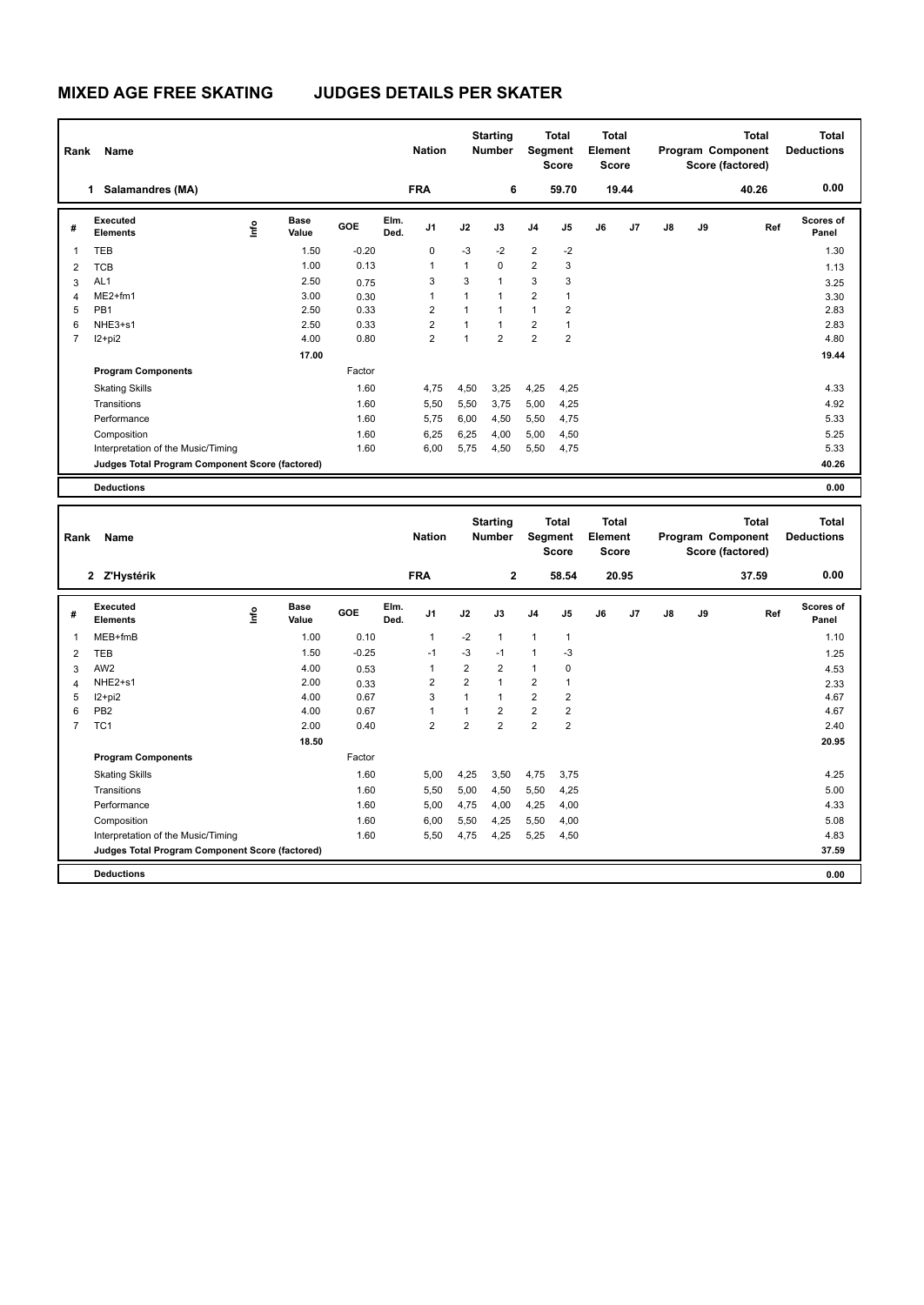| Rank | Name                                            |            |                      |         |              | <b>Nation</b>  |              | <b>Starting</b><br><b>Number</b> |                | <b>Total</b><br>Segment<br><b>Score</b> | Total<br>Element<br><b>Score</b> |       |    |    | <b>Total</b><br>Program Component<br>Score (factored) | <b>Total</b><br><b>Deductions</b> |
|------|-------------------------------------------------|------------|----------------------|---------|--------------|----------------|--------------|----------------------------------|----------------|-----------------------------------------|----------------------------------|-------|----|----|-------------------------------------------------------|-----------------------------------|
|      | <b>Etincelles</b><br>3                          |            |                      |         |              | <b>FRA</b>     |              | 8                                |                | 58.39                                   |                                  | 23.16 |    |    | 35.73                                                 | $-0.50$                           |
| #    | Executed<br><b>Elements</b>                     | <u>f</u> o | <b>Base</b><br>Value | GOE     | Elm.<br>Ded. | J <sub>1</sub> | J2           | J3                               | J <sub>4</sub> | J <sub>5</sub>                          | J6                               | J7    | J8 | J9 | Ref                                                   | Scores of<br>Panel                |
| 1    | I2+pi2                                          |            | 4.00                 | 0.53    |              | $\overline{1}$ | 1            | $-3$                             | $\overline{2}$ | $\overline{2}$                          |                                  |       |    |    |                                                       | 4.53                              |
| 2    | TC <sub>2</sub>                                 |            | 3.00                 | 0.50    |              | $\overline{1}$ | $\mathbf{1}$ | $\overline{2}$                   | $\overline{2}$ | $\overline{2}$                          |                                  |       |    |    |                                                       | 3.50                              |
| 3    | $ME3+fm1$                                       |            | 4.00                 | $-0.40$ |              | $-1$           | $-1$         | $-1$                             | $\mathbf{1}$   | $-3$                                    |                                  |       |    |    |                                                       | 3.60                              |
| 4    | PB <sub>1</sub>                                 |            | 2.50                 | 0.33    |              | $\overline{2}$ | $\mathbf{1}$ | $\mathbf{1}$                     | $\mathbf{1}$   | $\overline{2}$                          |                                  |       |    |    |                                                       | 2.83                              |
| 5    | <b>TEB</b>                                      |            | 1.50                 | $-0.10$ |              | $-1$           | $-2$         | 0                                | $\mathbf{1}$   | $-1$                                    |                                  |       |    |    |                                                       | 1.40                              |
| 6    | AW <sub>2</sub>                                 |            | 4.00                 | 0.80    |              | $\overline{2}$ | 1            | $\overline{2}$                   | $\overline{2}$ | 3                                       |                                  |       |    |    |                                                       | 4.80                              |
|      | NHE3+s1                                         |            | 2.50                 | 0.00    |              | $-1$           | $\Omega$     | $\Omega$                         | 1              | 0                                       |                                  |       |    |    |                                                       | 2.50                              |
|      |                                                 |            | 21.50                |         |              |                |              |                                  |                |                                         |                                  |       |    |    |                                                       | 23.16                             |
|      | <b>Program Components</b>                       |            |                      | Factor  |              |                |              |                                  |                |                                         |                                  |       |    |    |                                                       |                                   |
|      | <b>Skating Skills</b>                           |            |                      | 1.60    |              | 4,25           | 4,00         | 3,50                             | 4,75           | 4,00                                    |                                  |       |    |    |                                                       | 4.08                              |
|      | Transitions                                     |            |                      | 1.60    |              | 5,25           | 5,25         | 4,25                             | 5,25           | 4,50                                    |                                  |       |    |    |                                                       | 5.00                              |
|      | Performance                                     |            |                      | 1.60    |              | 4,50           | 4,00         | 4,00                             | 4,75           | 4,25                                    |                                  |       |    |    |                                                       | 4.25                              |
|      | Composition                                     |            |                      | 1.60    |              | 5,25           | 4,50         | 4,25                             | 5,50           | 4,50                                    |                                  |       |    |    |                                                       | 4.75                              |
|      | Interpretation of the Music/Timing              |            |                      | 1.60    |              | 4,25           | 4,00         | 4,25                             | 4,75           | 4,25                                    |                                  |       |    |    |                                                       | 4.25                              |
|      | Judges Total Program Component Score (factored) |            |                      |         |              |                |              |                                  |                |                                         |                                  |       |    |    |                                                       | 35.73                             |
|      | <b>Deductions</b>                               |            | Falls:               | $-0.50$ |              |                |              |                                  |                |                                         |                                  |       |    |    |                                                       | $-0.50$                           |

| Rank           | Name                                            |             |                      |         |              | <b>Nation</b>  |          | <b>Starting</b><br><b>Number</b> | Segment        | <b>Total</b><br><b>Score</b> | <b>Total</b><br>Element<br><b>Score</b> |       |    |    | <b>Total</b><br>Program Component<br>Score (factored) | <b>Total</b><br><b>Deductions</b> |
|----------------|-------------------------------------------------|-------------|----------------------|---------|--------------|----------------|----------|----------------------------------|----------------|------------------------------|-----------------------------------------|-------|----|----|-------------------------------------------------------|-----------------------------------|
|                | 4 Comètes (MA)                                  |             |                      |         |              | <b>FRA</b>     |          | 4                                |                | 55.34                        |                                         | 22.24 |    |    | 33.60                                                 | $-0.50$                           |
| #              | Executed<br><b>Elements</b>                     | <u>lnfo</u> | <b>Base</b><br>Value | GOE     | Elm.<br>Ded. | J1             | J2       | J3                               | J <sub>4</sub> | J5                           | J6                                      | J7    | J8 | J9 | Ref                                                   | <b>Scores of</b><br>Panel         |
| 1              | ME3+fm2                                         |             | 5.00                 | 1.17    |              | 3              | 3        | $\overline{2}$                   | $\overline{2}$ | $\overline{2}$               |                                         |       |    |    |                                                       | 6.17                              |
| $\overline{2}$ | <b>TEB</b>                                      |             | 1.50                 | $-0.15$ |              | $-1$           | $-1$     | 0                                | $-1$           | $-2$                         |                                         |       |    |    |                                                       | 1.35                              |
| 3              | AW <sub>2</sub>                                 |             | 4.00                 | 0.80    |              | $\overline{2}$ |          | $\overline{2}$                   | $\overline{2}$ | 2                            |                                         |       |    |    |                                                       | 4.80                              |
| $\overline{4}$ | TC <sub>1</sub>                                 |             | 2.00                 | 0.20    |              | 1              | $\Omega$ | 0                                | $\overline{2}$ | 3                            |                                         |       |    |    |                                                       | 2.20                              |
| 5              | I2+pi2                                          |             | 4.00                 | $-0.13$ |              | $\mathbf{1}$   | $-1$     | $-1$                             | $\overline{1}$ | $-2$                         |                                         |       |    |    |                                                       | 3.87                              |
| 6              | NHE3+s1                                         |             | 2.50                 | 0.00    |              | $\mathbf 0$    | $-1$     | $-1$                             | $\mathbf{1}$   |                              |                                         |       |    |    |                                                       | 2.50                              |
| $\overline{7}$ | PBB                                             | F           | 1.50                 | $-0.15$ |              | $-1$           | $-1$     | $-1$                             | $-1$           | $-2$                         |                                         |       |    |    |                                                       | 1.35                              |
|                |                                                 |             | 20.50                |         |              |                |          |                                  |                |                              |                                         |       |    |    |                                                       | 22.24                             |
|                | <b>Program Components</b>                       |             |                      | Factor  |              |                |          |                                  |                |                              |                                         |       |    |    |                                                       |                                   |
|                | <b>Skating Skills</b>                           |             |                      | 1.60    |              | 4,50           | 4,25     | 3.25                             | 4,25           | 4,25                         |                                         |       |    |    |                                                       | 4.25                              |
|                | Transitions                                     |             |                      | 1.60    |              | 5,00           | 4,75     | 3,25                             | 3,75           | 3,75                         |                                         |       |    |    |                                                       | 4.08                              |
|                | Performance                                     |             |                      | 1.60    |              | 5,00           | 4,50     | 3,50                             | 4,00           | 4,00                         |                                         |       |    |    |                                                       | 4.17                              |
|                | Composition                                     |             |                      | 1.60    |              | 5,50           | 5,00     | 4,00                             | 3,75           | 4,00                         |                                         |       |    |    |                                                       | 4.33                              |
|                | Interpretation of the Music/Timing              |             |                      | 1.60    |              | 4,75           | 4,50     | 3,75                             | 4,00           | 4,00                         |                                         |       |    |    |                                                       | 4.17                              |
|                | Judges Total Program Component Score (factored) |             |                      |         |              |                |          |                                  |                |                              |                                         |       |    |    |                                                       | 33.60                             |
|                | <b>Deductions</b>                               |             | Falls:               | $-0.50$ |              |                |          |                                  |                |                              |                                         |       |    |    |                                                       | $-0.50$                           |

F Fall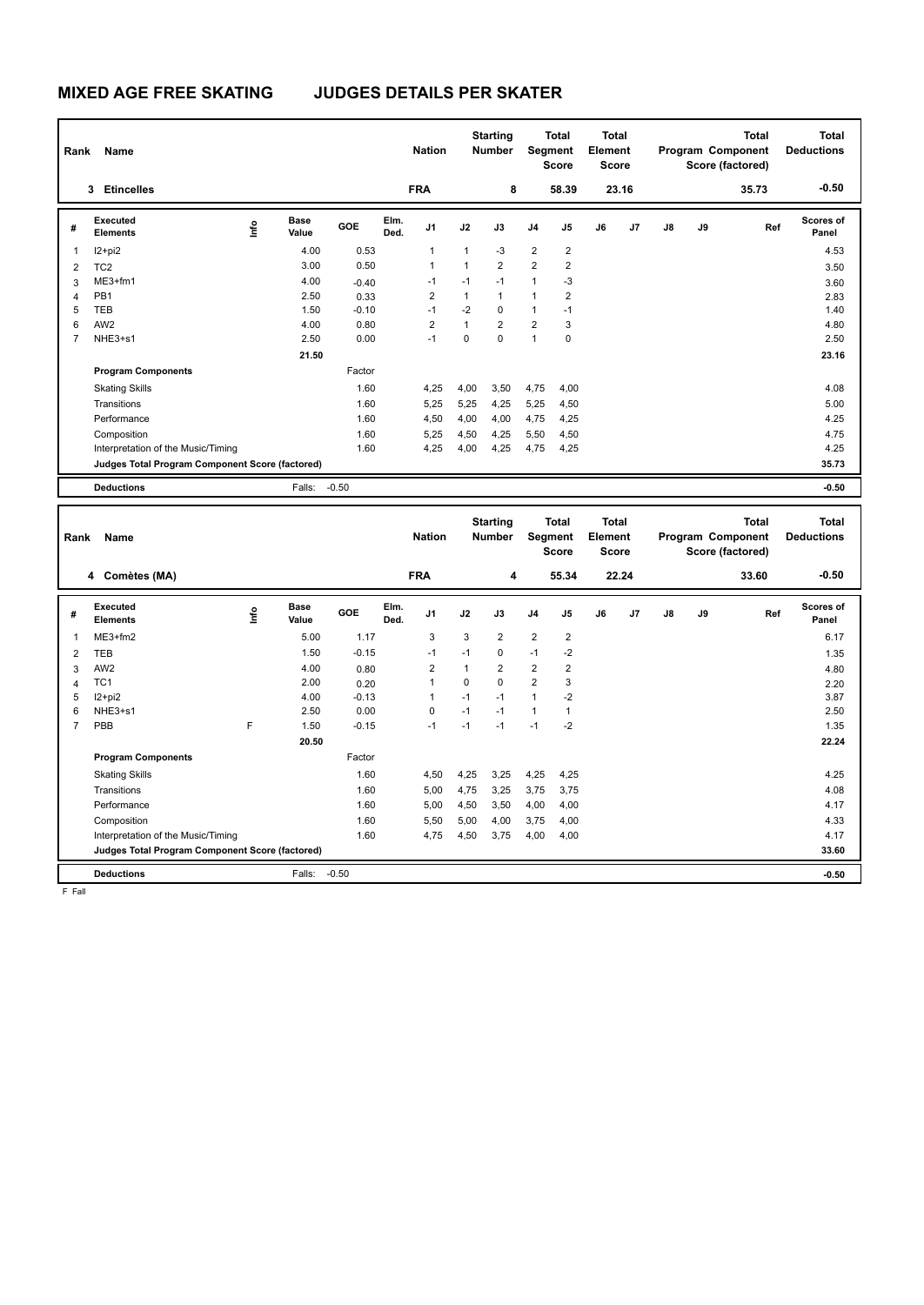| Rank           | Name                                            |      |                      |            |              | <b>Nation</b>  |              | <b>Starting</b><br><b>Number</b> |                | <b>Total</b><br>Segment<br><b>Score</b> | <b>Total</b><br>Element<br><b>Score</b> |       |               |    | <b>Total</b><br>Program Component<br>Score (factored) | Total<br><b>Deductions</b> |
|----------------|-------------------------------------------------|------|----------------------|------------|--------------|----------------|--------------|----------------------------------|----------------|-----------------------------------------|-----------------------------------------|-------|---------------|----|-------------------------------------------------------|----------------------------|
|                | Flammes (MA)<br>5                               |      |                      |            |              | <b>FRA</b>     |              | 1                                |                | 40.59                                   |                                         | 14.59 |               |    | 26.00                                                 | 0.00                       |
| #              | Executed<br><b>Elements</b>                     | lnfo | <b>Base</b><br>Value | <b>GOE</b> | Elm.<br>Ded. | J1             | J2           | J3                               | J <sub>4</sub> | J5                                      | J6                                      | J7    | $\mathsf{J}8$ | J9 | Ref                                                   | <b>Scores of</b><br>Panel  |
| 1              | <b>TCB</b>                                      |      | 1.00                 | 0.03       |              | $\overline{1}$ | 0            | 0                                | $\mathbf{1}$   | $\mathbf 0$                             |                                         |       |               |    |                                                       | 1.03                       |
| 2              | $ME2+fm1$                                       |      | 3.00                 | $-0.30$    |              | $-1$           | $-2$         | 0                                | $-1$           | $-1$                                    |                                         |       |               |    |                                                       | 2.70                       |
| 3              | TEB                                             |      | 1.50                 | $-0.40$    |              | -3             | $-3$         | $-2$                             | $-2$           | $-4$                                    |                                         |       |               |    |                                                       | 1.10                       |
| 4              | $11+pi1$                                        |      | 1.50                 | $-0.40$    |              | $-1$           | $-3$         | $-3$                             | $-2$           | $-3$                                    |                                         |       |               |    |                                                       | 1.10                       |
| 5              | PB <sub>1</sub>                                 |      | 2.50                 | 0.08       |              | $\mathbf 0$    | $\mathbf{1}$ | $\Omega$                         | $\mathbf{1}$   | $-1$                                    |                                         |       |               |    |                                                       | 2.58                       |
| 6              | NHE3+s1                                         |      | 2.50                 | $-0.42$    |              | $-1$           | $-1$         | $-3$                             | $\mathbf 0$    | $-3$                                    |                                         |       |               |    |                                                       | 2.08                       |
| $\overline{7}$ | AW <sub>2</sub>                                 |      | 4.00                 | 0.00       |              | 0              | 0            | $-2$                             | $\mathbf 0$    | 0                                       |                                         |       |               |    |                                                       | 4.00                       |
|                |                                                 |      | 16.00                |            |              |                |              |                                  |                |                                         |                                         |       |               |    |                                                       | 14.59                      |
|                | <b>Program Components</b>                       |      |                      | Factor     |              |                |              |                                  |                |                                         |                                         |       |               |    |                                                       |                            |
|                | <b>Skating Skills</b>                           |      |                      | 1.60       |              | 3,50           | 3,75         | 3,00                             | 3,25           | 3,25                                    |                                         |       |               |    |                                                       | 3.33                       |
|                | Transitions                                     |      |                      | 1.60       |              | 3,50           | 4,00         | 3,00                             | 3,00           | 3,00                                    |                                         |       |               |    |                                                       | 3.17                       |
|                | Performance                                     |      |                      | 1.60       |              | 3,25           | 3,50         | 2,50                             | 3,25           | 3,00                                    |                                         |       |               |    |                                                       | 3.17                       |
|                | Composition                                     |      |                      | 1.60       |              | 3.75           | 4,00         | 2.75                             | 3,00           | 3,25                                    |                                         |       |               |    |                                                       | 3.33                       |
|                | Interpretation of the Music/Timing              |      |                      | 1.60       |              | 3,50           | 4,00         | 2,50                             | 3,00           | 3,25                                    |                                         |       |               |    |                                                       | 3.25                       |
|                | Judges Total Program Component Score (factored) |      |                      |            |              |                |              |                                  |                |                                         |                                         |       |               |    |                                                       | 26.00                      |
|                | <b>Deductions</b>                               |      |                      |            |              |                |              |                                  |                |                                         |                                         |       |               |    |                                                       | 0.00                       |

| Rank           | Name                                            |                     |                      |         |              | <b>Nation</b>  |      | <b>Starting</b><br><b>Number</b> |                | <b>Total</b><br>Segment<br><b>Score</b> | <b>Total</b><br>Element<br><b>Score</b> |                |               |    | <b>Total</b><br>Program Component<br>Score (factored) | <b>Total</b><br><b>Deductions</b> |
|----------------|-------------------------------------------------|---------------------|----------------------|---------|--------------|----------------|------|----------------------------------|----------------|-----------------------------------------|-----------------------------------------|----------------|---------------|----|-------------------------------------------------------|-----------------------------------|
|                | <b>Leoned Ice</b><br>6                          |                     |                      |         |              | <b>FRA</b>     |      | 7                                |                | 32.10                                   |                                         | 10.27          |               |    | 23.33                                                 | $-1.50$                           |
| #              | Executed<br><b>Elements</b>                     | ١nf٥                | <b>Base</b><br>Value | GOE     | Elm.<br>Ded. | J <sub>1</sub> | J2   | J3                               | J <sub>4</sub> | J <sub>5</sub>                          | J6                                      | J <sub>7</sub> | $\mathsf{J}8$ | J9 | Ref                                                   | <b>Scores of</b><br>Panel         |
| $\mathbf 1$    | <b>TEB</b>                                      |                     | 1.50                 | $-0.25$ |              | $-1$           | $-2$ | $-3$                             | $\mathbf 0$    | $-2$                                    |                                         |                |               |    |                                                       | 1.25                              |
| $\overline{2}$ | IB+pi1                                          |                     | 1.25                 | $-0.09$ |              | $-1$           | 0    | $-2$                             | $\mathbf{1}$   | $-1$                                    |                                         |                |               |    |                                                       | 1.16                              |
| 3              | NHE2+sB                                         |                     | 1.25                 | $-0.17$ |              | $-1$           | $-1$ | $-3$                             | 1              | $-2$                                    |                                         |                |               |    |                                                       | 1.08                              |
| $\overline{4}$ | <b>TCB</b>                                      |                     | 1.00                 | $-0.27$ |              | -3             | $-2$ | $-3$                             | $-1$           | -3                                      |                                         |                |               |    |                                                       | 0.73                              |
| 5              | MEB+fmB                                         |                     | 1.00                 | $-0.17$ |              | $-2$           | $-2$ | $-2$                             | 0              | $-1$                                    |                                         |                |               |    |                                                       | 0.83                              |
| 6              | PBB                                             |                     | 1.50                 | $-0.15$ |              | $-1$           | 0    | $-3$                             | $\mathbf 0$    | $-2$                                    |                                         |                |               |    |                                                       | 1.35                              |
| $\overline{7}$ | AW <sub>2</sub>                                 |                     | 4.00                 | $-0.13$ |              | 0              | 0    | $-1$                             | 0              | $-1$                                    |                                         |                |               |    |                                                       | 3.87                              |
|                |                                                 |                     | 11.50                |         |              |                |      |                                  |                |                                         |                                         |                |               |    |                                                       | 10.27                             |
|                | <b>Program Components</b>                       |                     |                      | Factor  |              |                |      |                                  |                |                                         |                                         |                |               |    |                                                       |                                   |
|                | <b>Skating Skills</b>                           |                     |                      | 1.60    |              | 3.25           | 3,00 | 2.50                             | 3,75           | 2,50                                    |                                         |                |               |    |                                                       | 2.92                              |
|                | Transitions                                     |                     |                      | 1.60    |              | 3,00           | 3,25 | 2,50                             | 3,00           | 2,50                                    |                                         |                |               |    |                                                       | 2.83                              |
|                | Performance                                     |                     |                      | 1.60    |              | 2.75           | 3,00 | 3,25                             | 3,25           | 2,25                                    |                                         |                |               |    |                                                       | 3.00                              |
|                | Composition                                     |                     |                      | 1.60    |              | 3,25           | 3,25 | 2,75                             | 3,00           | 2,75                                    |                                         |                |               |    |                                                       | 3.00                              |
|                | Interpretation of the Music/Timing              |                     |                      | 1.60    |              | 2,75           | 2,75 | 3,00                             | 3,50           | 2,75                                    |                                         |                |               |    |                                                       | 2.83                              |
|                | Judges Total Program Component Score (factored) |                     |                      |         |              |                |      |                                  |                |                                         |                                         |                |               |    |                                                       | 23.33                             |
|                | <b>Deductions</b>                               | Stopping in Excess: |                      | $-1.50$ |              |                |      |                                  |                |                                         |                                         |                |               |    |                                                       | $-1.50$                           |